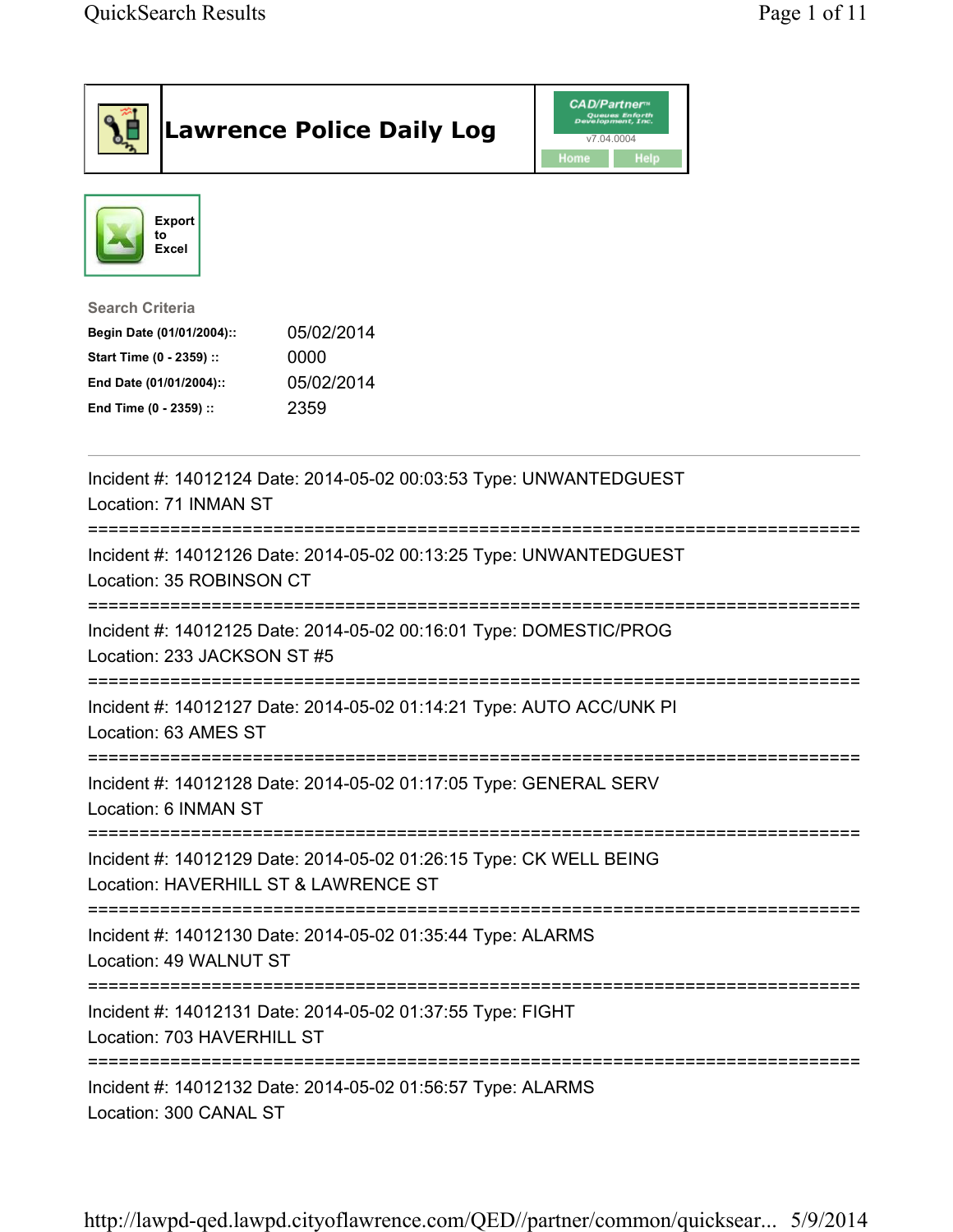| =========================                                                                                                                     |
|-----------------------------------------------------------------------------------------------------------------------------------------------|
| Incident #: 14012133 Date: 2014-05-02 01:57:52 Type: DISORDERLY<br>Location: 2 W LOWELL ST                                                    |
| Incident #: 14012134 Date: 2014-05-02 02:39:08 Type: ALARMS<br>Location: LAWRENCE EXPERIMENT STATION / 37 SHATTUCK ST                         |
| Incident #: 14012135 Date: 2014-05-02 03:04:22 Type: ROBBERY PAST<br>Location: LAWRENCE ST & OAK ST                                           |
| Incident #: 14012136 Date: 2014-05-02 03:31:21 Type: DISTURBANCE<br>Location: ARLINGTON SCHOOL / ARLINGTON ST<br>============================ |
| Incident #: 14012137 Date: 2014-05-02 03:46:35 Type: FIGHT<br>Location: 632 LOWELL ST<br>:=================                                   |
| Incident #: 14012138 Date: 2014-05-02 04:16:56 Type: B&E/MV/PROG<br>Location: 32 WEST ST<br>;===============================                  |
| Incident #: 14012139 Date: 2014-05-02 04:22:37 Type: FIGHT<br>Location: DENNYS / 160 WINTHROP AV                                              |
| Incident #: 14012140 Date: 2014-05-02 04:38:56 Type: THREATS<br>Location: 510 PARK ST                                                         |
| Incident #: 14012141 Date: 2014-05-02 05:52:10 Type: UNWANTEDGUEST<br>Location: 19 WINTER ST                                                  |
| Incident #: 14012142 Date: 2014-05-02 06:27:57 Type: DISTURBANCE<br>Location: 84 HAVERHILL ST FL 2                                            |
| Incident #: 14012143 Date: 2014-05-02 06:56:30 Type: ARREST<br>Location: 90 LOWELL ST                                                         |
| Incident #: 14012144 Date: 2014-05-02 07:46:05 Type: B&E/PAST<br>Location: 60 ISLAND ST                                                       |
| Incident #: 14012145 Date: 2014-05-02 08:40:01 Type: SUS PERS/MV<br>Location: BAILEY ST & SHAWSHEEN RD                                        |
| ====================================<br>Incident #: 14012146 Date: 2014-05-02 08:44:18 Type: TRESPASSING<br>Longian: 00 VNOV CT               |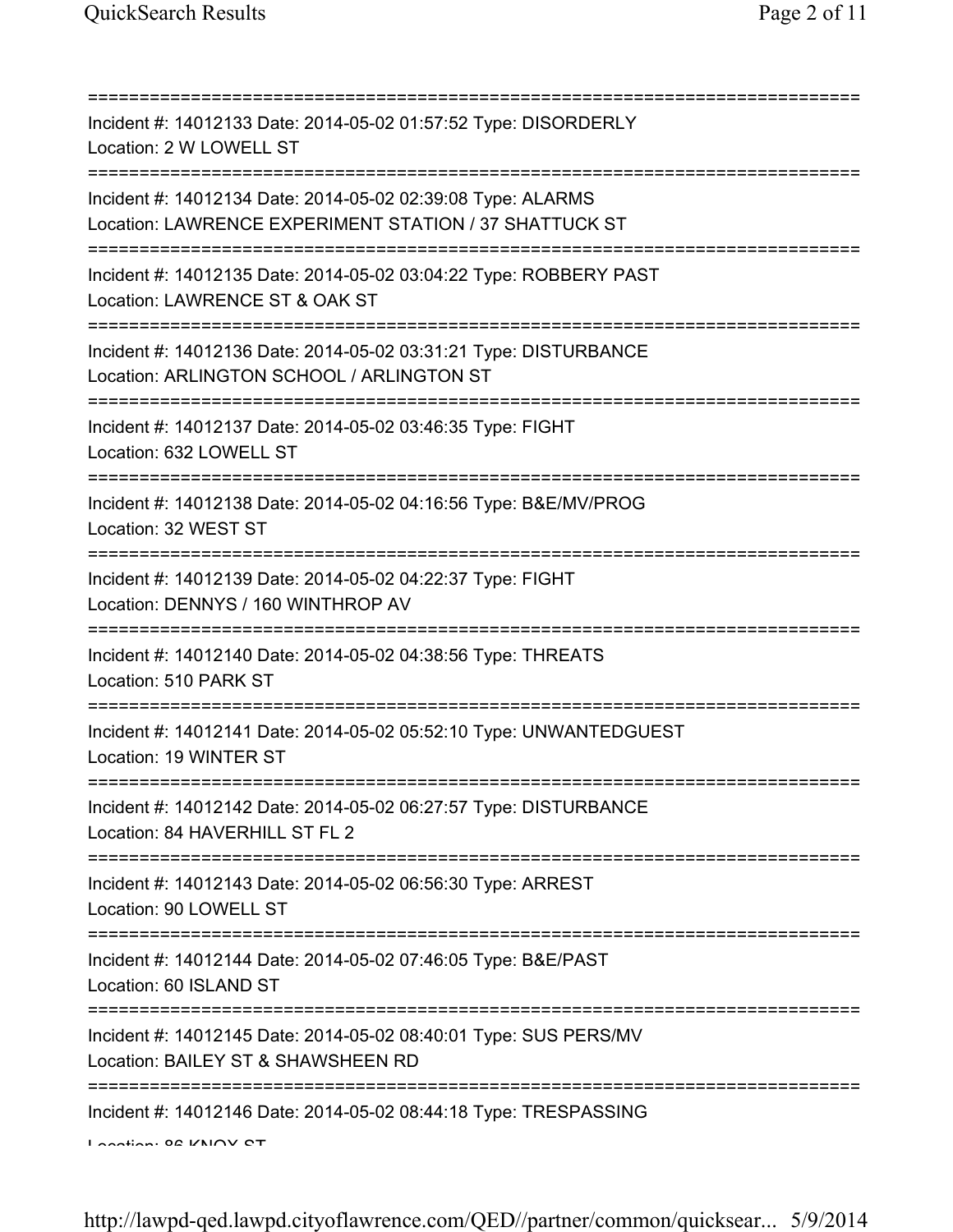| Incident #: 14012147 Date: 2014-05-02 09:15:31 Type: SUS PERS/MV<br>Location: JACKSON ST & METHUEN ST<br>=============================                |
|-------------------------------------------------------------------------------------------------------------------------------------------------------|
| Incident #: 14012148 Date: 2014-05-02 09:27:21 Type: SUS PERS/MV<br>Location: E HAVERHILL ST & HOFFMAN AV<br>=========================                |
| Incident #: 14012149 Date: 2014-05-02 09:37:58 Type: LARCENY/PAST<br>Location: 39 HANCOCK ST<br>=====================================                 |
| Incident #: 14012150 Date: 2014-05-02 10:03:20 Type: SUS PERS/MV<br>Location: 107 GARDEN ST<br>=====================                                  |
| Incident #: 14012151 Date: 2014-05-02 10:06:49 Type: ARREST<br>Location: 90 LOWELL ST                                                                 |
| Incident #: 14012152 Date: 2014-05-02 10:21:19 Type: TRANSPORT<br>Location: 2 APPLETON ST                                                             |
| Incident #: 14012153 Date: 2014-05-02 10:23:38 Type: INVESTIGATION<br>Location: 660 HAVERHILL ST #ST FL 4                                             |
| Incident #: 14012155 Date: 2014-05-02 10:34:56 Type: KEEP PEACE<br>Location: 355 PARK ST                                                              |
| Incident #: 14012154 Date: 2014-05-02 10:35:51 Type: SUS PERS/MV<br>Location: 162 FRANKLIN ST                                                         |
| Incident #: 14012156 Date: 2014-05-02 10:53:30 Type: M/V STOP<br>Location: BROADWAY & CONCORD ST                                                      |
| =====================================<br>Incident #: 14012157 Date: 2014-05-02 10:59:30 Type: TRANSPORT<br>Location: 2 APPLETON ST                    |
| ===================================<br>Incident #: 14012158 Date: 2014-05-02 10:59:53 Type: SUS PERS/MV<br>Location: GUILMETTE SCHOOL / 80 BODWELL ST |
| Incident #: 14012159 Date: 2014-05-02 11:08:56 Type: THREATS<br>Location: 82 KNOX ST                                                                  |
| Incident #: 14012160 Date: 2014-05-02 11:15:23 Type: MAN DOWN                                                                                         |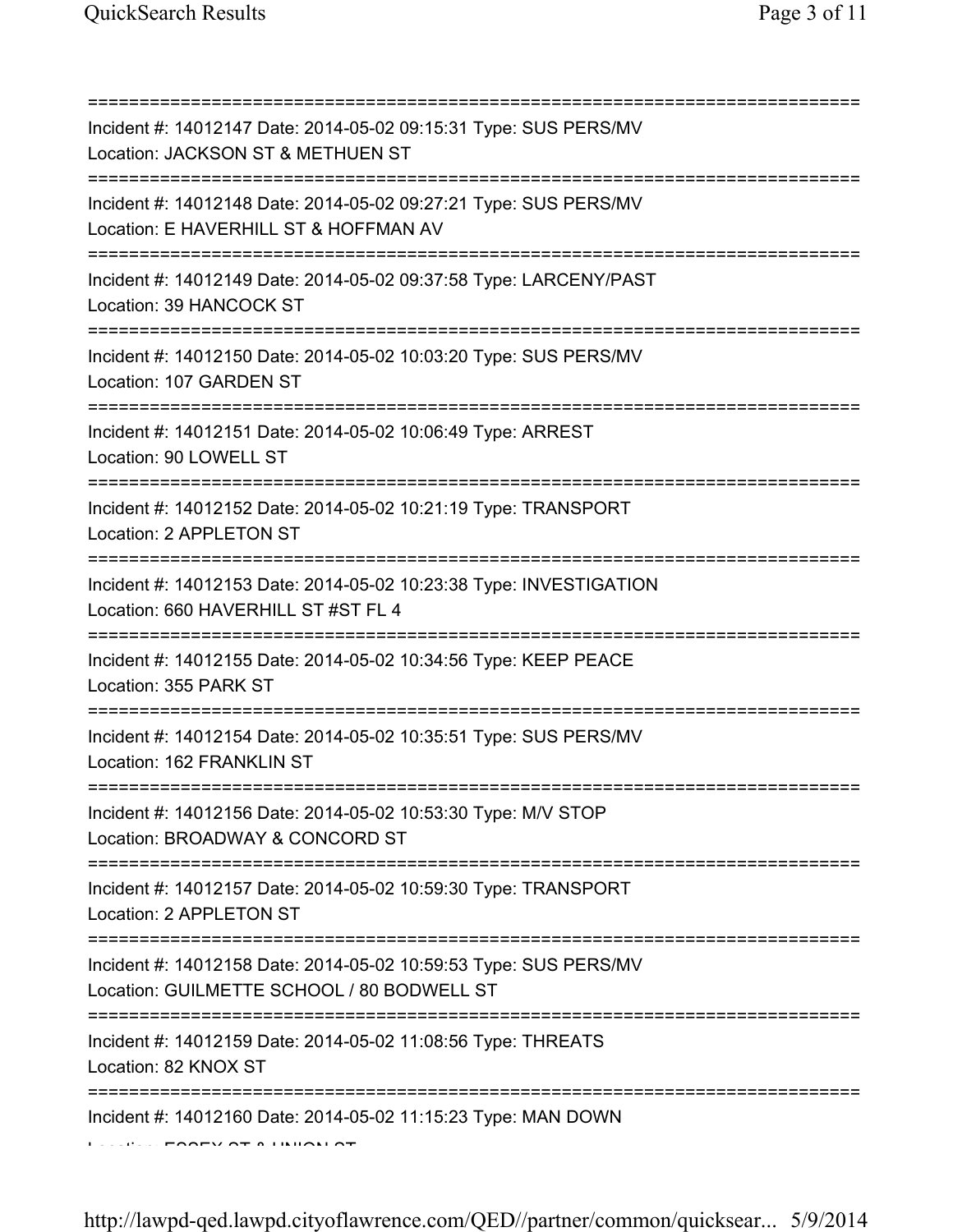=========================================================================== Incident #: 14012161 Date: 2014-05-02 11:19:59 Type: SUS PERS/MV Location: MARSHALLS WY =========================================================================== Incident #: 14012162 Date: 2014-05-02 11:22:20 Type: DRUG VIO Location: 162 FRANKLIN ST FL 2NDFL =========================================================================== Incident #: 14012163 Date: 2014-05-02 11:53:50 Type: DISTURBANCE Location: HIGH ST & PLATT ST =========================================================================== Incident #: 14012164 Date: 2014-05-02 12:08:15 Type: MV/BLOCKING Location: 681 LOWELL ST =========================================================================== Incident #: 14012165 Date: 2014-05-02 12:17:47 Type: GEN OFFENCES Location: METHUEN ST =========================================================================== Incident #: 14012166 Date: 2014-05-02 12:24:45 Type: FRAUD Location: 8 WILLOUGHBY ST =========================================================================== Incident #: 14012167 Date: 2014-05-02 12:34:55 Type: TRESPASSING Location: BURGER KING / 187 BROADWAY =========================================================================== Incident #: 14012168 Date: 2014-05-02 12:36:55 Type: KEEP PEACE Location: WENDYS / 55 HAMPSHIRE ST =========================================================================== Incident #: 14012169 Date: 2014-05-02 12:47:57 Type: TOW OF M/V Location: SOVEREIGN BANK NEW ENGLAND / 238 ESSEX ST =========================================================================== Incident #: 14012171 Date: 2014-05-02 12:59:04 Type: MAN DOWN Location: 25 VINE ST =========================================================================== Incident #: 14012170 Date: 2014-05-02 12:59:21 Type: INVEST CONT Location: 433 BROADWAY =========================================================================== Incident #: 14012172 Date: 2014-05-02 13:00:19 Type: AUTO ACC/NO PI Location: NESMITH ST & PEARL ST =========================================================================== Incident #: 14012173 Date: 2014-05-02 13:23:16 Type: WARRANT SERVE Location: 1 GENERAL ST =========================================================================== Incident #: 14012174 Date: 2014-05-02 13:25:33 Type: GUN CALL Location: GARDEN ST & UNION ST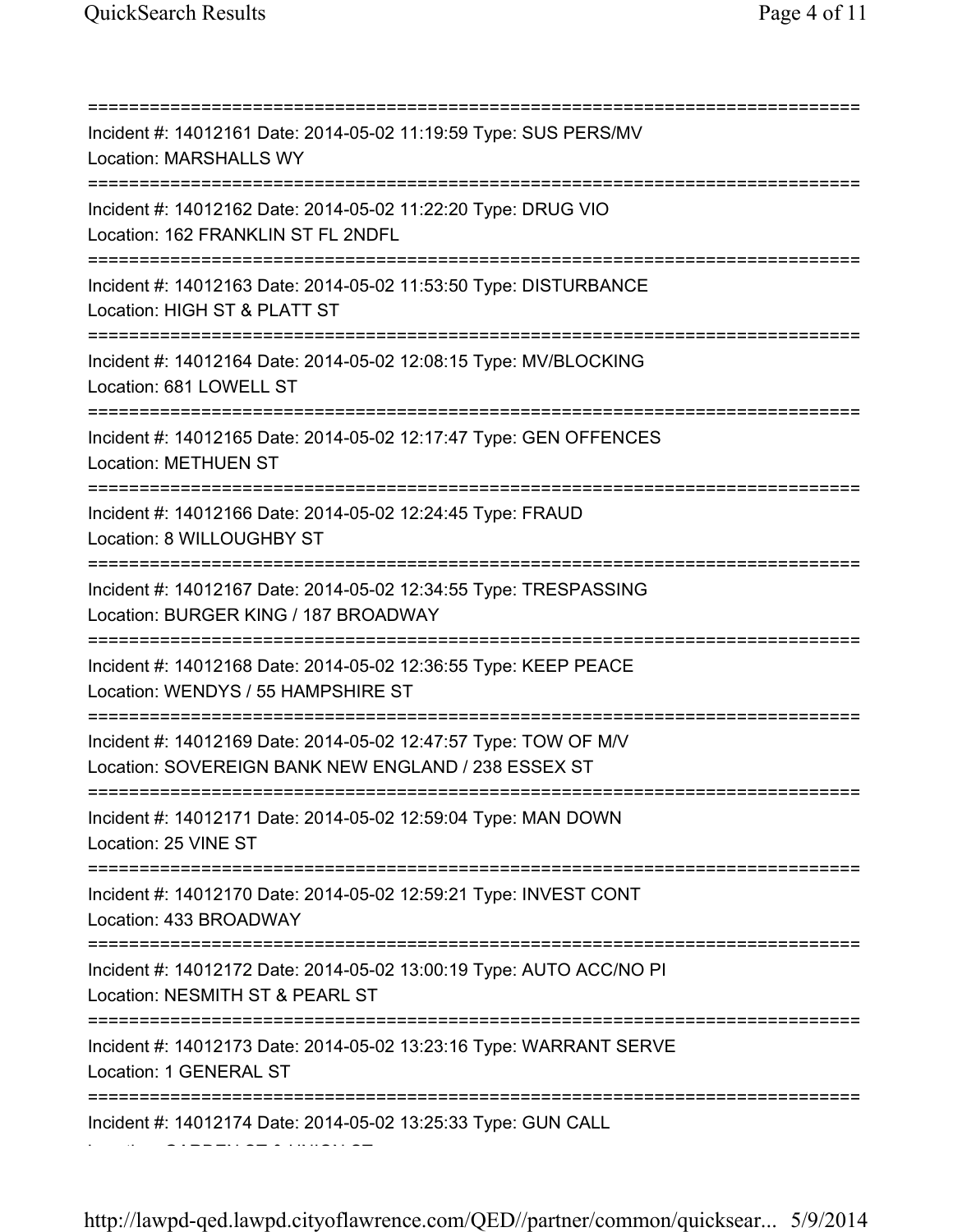=========================================================================== Incident #: 14012175 Date: 2014-05-02 13:35:28 Type: INVESTIGATION Location: 90 LOWELL ST =========================================================================== Incident #: 14012176 Date: 2014-05-02 13:38:12 Type: CK WELL BEING Location: 61 W LAUREL ST =========================================================================== Incident #: 14012177 Date: 2014-05-02 13:40:17 Type: MEDIC SUPPORT Location: 19 GRANVILLE ST =========================================================================== Incident #: 14012178 Date: 2014-05-02 13:44:40 Type: AUTO ACC/PI Location: ANDOVER ST & S BROADWAY =========================================================================== Incident #: 14012179 Date: 2014-05-02 13:49:09 Type: INVESTIGATION Location: GUILMETTE SCHOOL / 80 BODWELL ST =========================================================================== Incident #: 14012180 Date: 2014-05-02 13:55:54 Type: MEDIC SUPPORT Location: CHILD CARE CENTER / 581 ANDOVER ST =========================================================================== Incident #: 14012181 Date: 2014-05-02 13:58:07 Type: INVESTIGATION Location: 179 JACKSON ST =========================================================================== Incident #: 14012182 Date: 2014-05-02 14:02:54 Type: DK (DRUNK) Location: 169 LAWRENCE ST =========================================================================== Incident #: 14012183 Date: 2014-05-02 14:04:35 Type: AUTO ACC/NO PI Location: CYPRESS AV & RIVERSIDE DR =========================================================================== Incident #: 14012184 Date: 2014-05-02 14:20:42 Type: ARREST Location: ARLINGTON ST & HAMPSHIRE ST =========================================================================== Incident #: 14012185 Date: 2014-05-02 14:22:08 Type: INVESTIGATION Location: WEATHERBEE SCHOOL / 75 NEWTON ST =========================================================================== Incident #: 14012186 Date: 2014-05-02 15:10:19 Type: AUTO ACC/PI Location: PARK ST & WILLOW ST =========================================================================== Incident #: 14012187 Date: 2014-05-02 15:12:38 Type: LARCENY/MV/PAST Location: 19 ENDICOTT ST =========================================================================== Incident #: 14012188 Date: 2014-05-02 15:16:12 Type: AUTO ACC/NO PI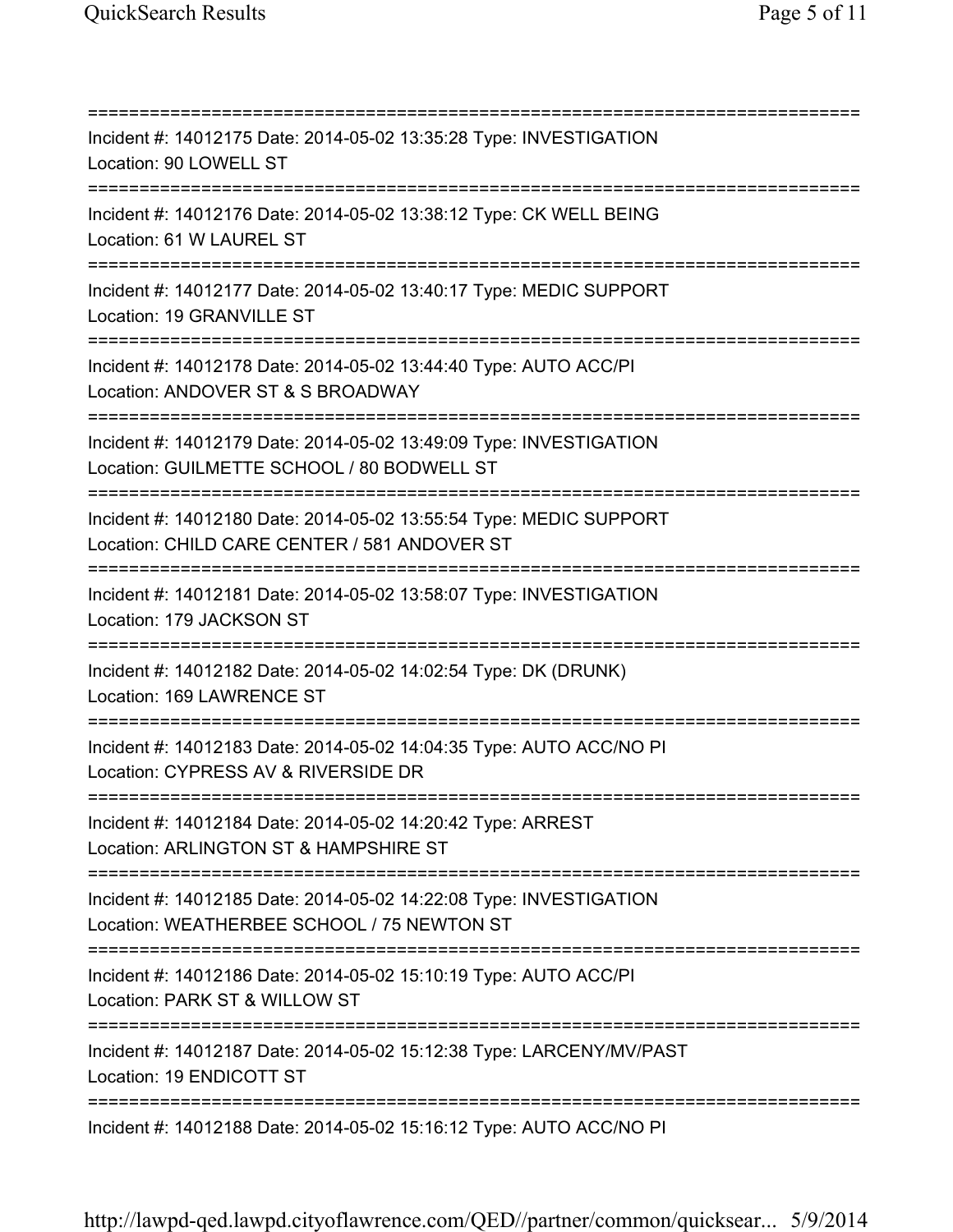=========================================================================== Incident #: 14012189 Date: 2014-05-02 15:20:23 Type: CK WELL BEING Location: 342 LOWELL ST =========================================================================== Incident #: 14012190 Date: 2014-05-02 15:22:30 Type: HARASSMENT Location: 37 BOWDOIN ST =========================================================================== Incident #: 14012191 Date: 2014-05-02 15:32:05 Type: LARCENY/MV/PROG Location: 539 LOWELL ST =========================================================================== Incident #: 14012192 Date: 2014-05-02 15:50:17 Type: ARREST Location: MT VERNON ST & S BROADWAY =========================================================================== Incident #: 14012193 Date: 2014-05-02 15:53:39 Type: AUTO ACC/NO PI Location: DENNYS / 160 WINTHROP AV =========================================================================== Incident #: 14012194 Date: 2014-05-02 16:07:55 Type: M/V STOP Location: HAMPSHIRE ST & LOWELL ST =========================================================================== Incident #: 14012195 Date: 2014-05-02 16:22:15 Type: MAL DAMAGE Location: 95 CHESTER ST =========================================================================== Incident #: 14012196 Date: 2014-05-02 16:25:27 Type: LARCENY/MV/PAST Location: 19 POPLAR ST =========================================================================== Incident #: 14012197 Date: 2014-05-02 16:37:38 Type: CK WELL BEING Location: 28 ORCHARD ST =========================================================================== Incident #: 14012198 Date: 2014-05-02 16:54:05 Type: MAN DOWN Location: 255 BROADWAY =========================================================================== Incident #: 14012199 Date: 2014-05-02 16:55:38 Type: MISSING PERS Location: 5 BROOKFIELD ST =========================================================================== Incident #: 14012200 Date: 2014-05-02 16:57:13 Type: B&E/MV/PAST Location: 39 BELLEVUE ST =========================================================================== Incident #: 14012201 Date: 2014-05-02 16:59:31 Type: AUTO ACC/NO PI Location: BOXFORD ST & WINTHROP AV =========================================================================== Incident #: 14012202 Date: 2014-05-02 17:02:02 Type: MAN DOWN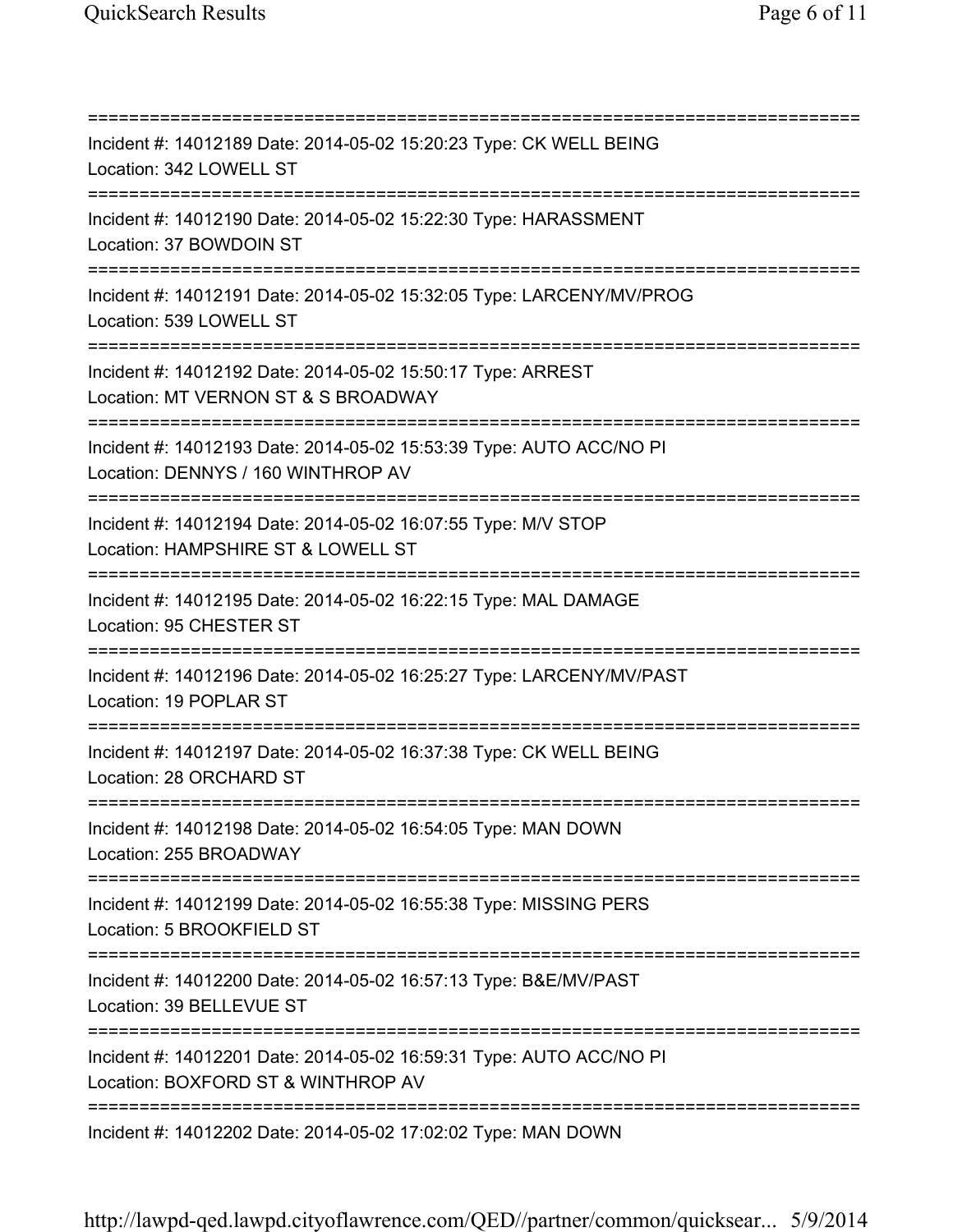| Location: YMCA / 40 LAWRENCE ST                                                                                             |
|-----------------------------------------------------------------------------------------------------------------------------|
| Incident #: 14012203 Date: 2014-05-02 17:10:04 Type: MISSING PERS<br>Location: 327 PROSPECT ST<br>-----------               |
| Incident #: 14012204 Date: 2014-05-02 17:10:21 Type: LOCKOUT<br>Location: CLADDAGH PUB / 399 CANAL ST                       |
| Incident #: 14012205 Date: 2014-05-02 17:20:18 Type: DOMESTIC/PROG<br>Location: 439 RIVERSIDE DR #BACK FL 1                 |
| Incident #: 14012206 Date: 2014-05-02 17:22:06 Type: AUTO ACC/PI<br>Location: 133 PARK ST                                   |
| Incident #: 14012208 Date: 2014-05-02 17:25:38 Type: SUICIDE ATTEMPT<br>Location: 279 BROADWAY                              |
| Incident #: 14012207 Date: 2014-05-02 17:26:33 Type: SUICIDE ATTEMPT<br>Location: AMERICAN MULTI SERVICES / 279 BROADWAY    |
| Incident #: 14012209 Date: 2014-05-02 17:27:54 Type: INVESTIGATION<br>Location: 33 EASTON ST                                |
| ============================<br>Incident #: 14012210 Date: 2014-05-02 17:34:35 Type: VIO CITY ORD<br>Location: 10 SPRING ST |
| Incident #: 14012211 Date: 2014-05-02 17:37:57 Type: LARCENY/MV/PAST<br>Location: 108 TREMONT ST                            |
| Incident #: 14012212 Date: 2014-05-02 17:45:16 Type: 209A/SERVE<br>Location: 85 NEWBURY ST #4 FL REAR                       |
| Incident #: 14012213 Date: 2014-05-02 17:54:10 Type: ALARM/BURG<br>Location: G. DEMERS FINE WATCH & CLOCK RE / 206 BROADWAY |
| Incident #: 14012214 Date: 2014-05-02 17:54:51 Type: LOUD NOISE<br>Location: 850 ESSEX ST                                   |
| Incident #: 14012215 Date: 2014-05-02 18:00:44 Type: FRAUD<br>Location: 52 WILLOW ST                                        |
| <u>Indidant #: 44040946 Data: 0044 0E 00 40.00.00 Tuna: NAN/ CTOD</u>                                                       |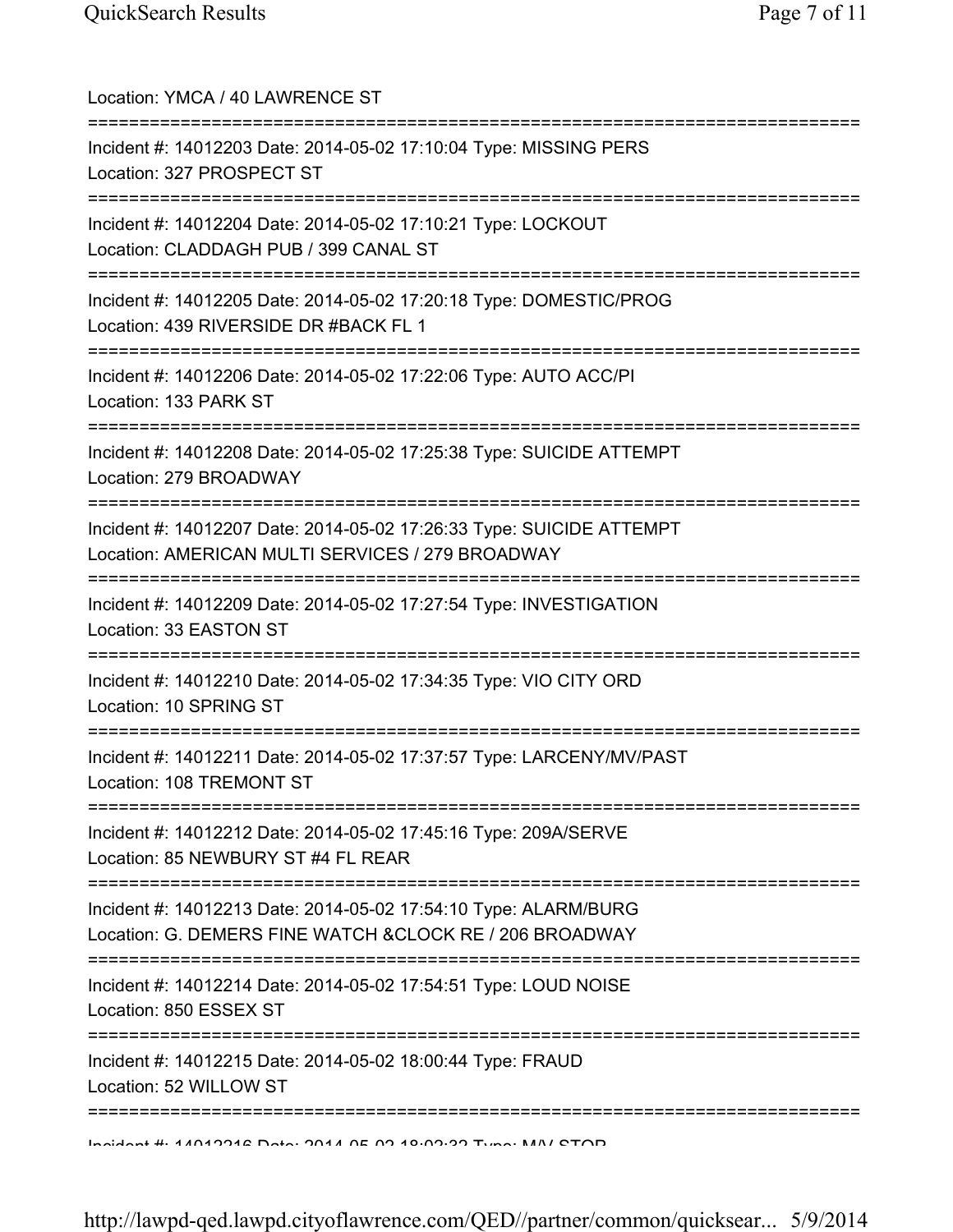| Location: CHICKERING ST & COLONIAL RD<br>=====================================                                                                              |
|-------------------------------------------------------------------------------------------------------------------------------------------------------------|
| Incident #: 14012217 Date: 2014-05-02 18:31:23 Type: HIT & RUN M/V<br>Location: DAISY ST & HOLLY ST                                                         |
| Incident #: 14012218 Date: 2014-05-02 18:45:26 Type: SUS PERS/MV<br>Location: GLENN ST & BEACON ST                                                          |
| Incident #: 14012219 Date: 2014-05-02 19:01:25 Type: LARCENY/PAST<br>Location: GUILMETTE SCHOOL / 80 BODWELL ST                                             |
| Incident #: 14012220 Date: 2014-05-02 19:09:12 Type: LOUD NOISE<br>Location: 3 PROVIDENCE ST                                                                |
| =================================<br>Incident #: 14012221 Date: 2014-05-02 19:13:51 Type: MV/BLOCKING<br>Location: HIGHLAWN AV & SUNRAY ST<br>:============ |
| Incident #: 14012222 Date: 2014-05-02 19:20:21 Type: TOW OF M/V<br>Location: CVS PHARMACY / 266 BROADWAY                                                    |
| Incident #: 14012223 Date: 2014-05-02 19:33:31 Type: MEDIC SUPPORT<br>Location: GUILMETTE SCHOOL / 80 BODWELL ST                                            |
| Incident #: 14012224 Date: 2014-05-02 19:37:43 Type: DISTURBANCE<br>Location: 235 BROADWAY                                                                  |
| Incident #: 14012225 Date: 2014-05-02 19:48:15 Type: DOMESTIC/PAST<br>Location: 3 NEWTON ST                                                                 |
| ======================================<br>Incident #: 14012226 Date: 2014-05-02 19:49:28 Type: DISORDERLY<br>Location: HIGH ST & STORROW ST                 |
| Incident #: 14012227 Date: 2014-05-02 20:06:26 Type: NEIGHBOR PROB<br>Location: 334 PROSPECT ST #A                                                          |
| :============<br>Incident #: 14012228 Date: 2014-05-02 20:12:53 Type: LOUD NOISE<br>Location: 418 HOWARD ST FL 3                                            |
| Incident #: 14012229 Date: 2014-05-02 20:22:53 Type: UNWANTEDGUEST<br>Location: 515 ANDOVER ST FL 1                                                         |
| =================================                                                                                                                           |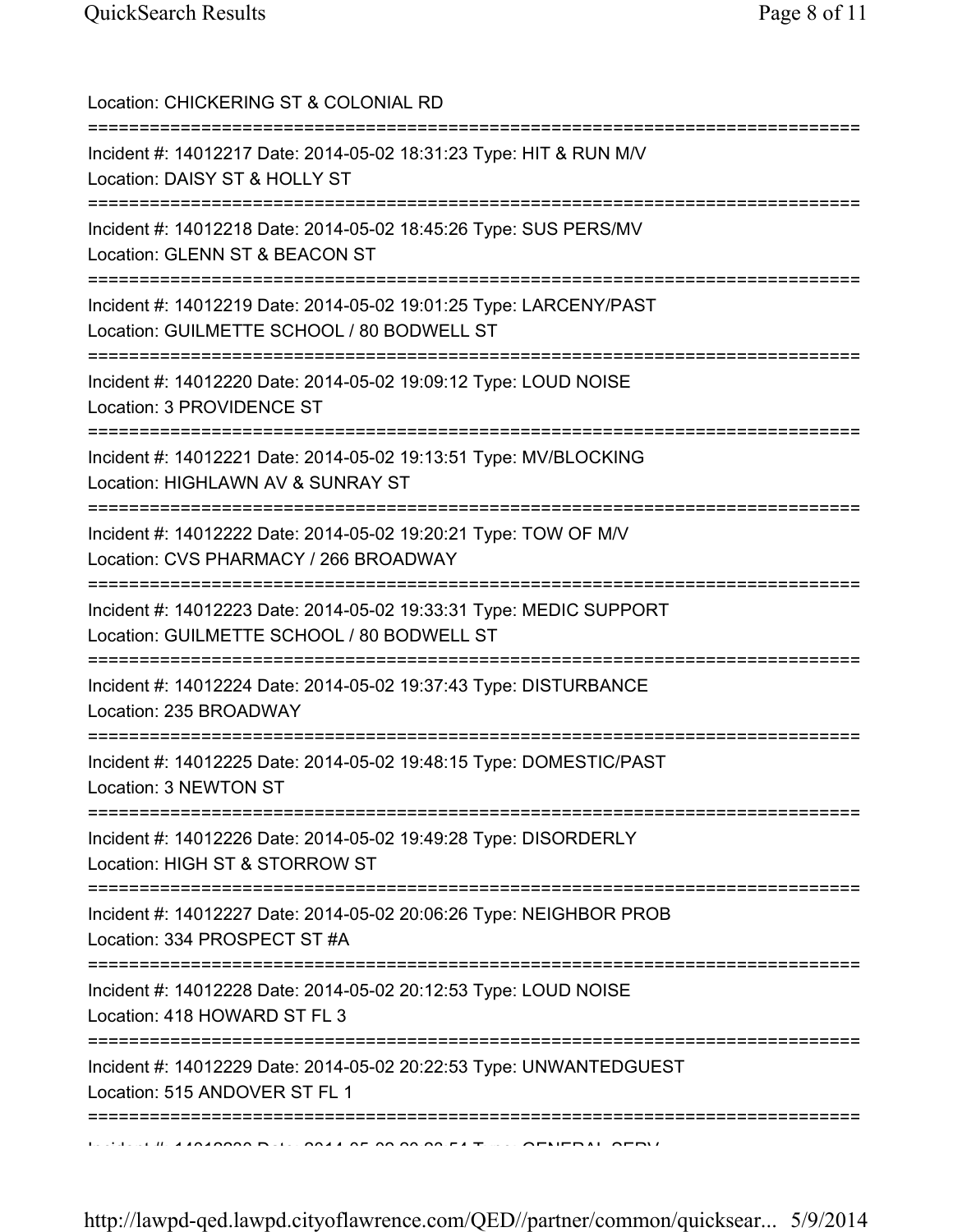| Location: 114                                                                                                                      |
|------------------------------------------------------------------------------------------------------------------------------------|
| Incident #: 14012231 Date: 2014-05-02 20:38:39 Type: DOMESTIC/PROG<br>Location: 319 LOWELL ST FL 2<br>============================ |
| Incident #: 14012232 Date: 2014-05-02 20:44:14 Type: SUS PERS/MV<br>Location: 40 BRADFORD ST #2A                                   |
| Incident #: 14012233 Date: 2014-05-02 20:53:55 Type: MISSING PERS<br>Location: 26 SALEM ST #3<br>;===========================      |
| Incident #: 14012234 Date: 2014-05-02 20:55:02 Type: INVESTIGATION<br>Location: 700 ESSEX ST                                       |
| Incident #: 14012235 Date: 2014-05-02 20:55:05 Type: MAL DAMAGE<br>Location: 48 TYLER ST                                           |
| Incident #: 14012236 Date: 2014-05-02 21:05:37 Type: DISORDERLY<br>Location: NEWTON ST & TYLER ST                                  |
| Incident #: 14012237 Date: 2014-05-02 21:17:33 Type: MAL DAMAGE<br>Location: 14 COLUMBUS AV                                        |
| Incident #: 14012238 Date: 2014-05-02 21:22:47 Type: SUS PERS/MV<br>Location: LOWELL ST & WARREN ST                                |
| Incident #: 14012239 Date: 2014-05-02 21:33:15 Type: DOMESTIC/PROG<br>Location: 41 BUTLER ST                                       |
| ==========================<br>Incident #: 14012240 Date: 2014-05-02 21:53:17 Type: CK WELL BEING<br>Location: 15 PORTLAND ST       |
| Incident #: 14012241 Date: 2014-05-02 22:01:44 Type: MAN DOWN<br>Location: 9 EASTON ST                                             |
| Incident #: 14012242 Date: 2014-05-02 22:07:18 Type: SUS PERS/MV<br>Location: S BOWDOIN ST                                         |
| Incident #: 14012243 Date: 2014-05-02 22:11:33 Type: INVESTIGATION<br>Location: 90 LOWELL ST                                       |
|                                                                                                                                    |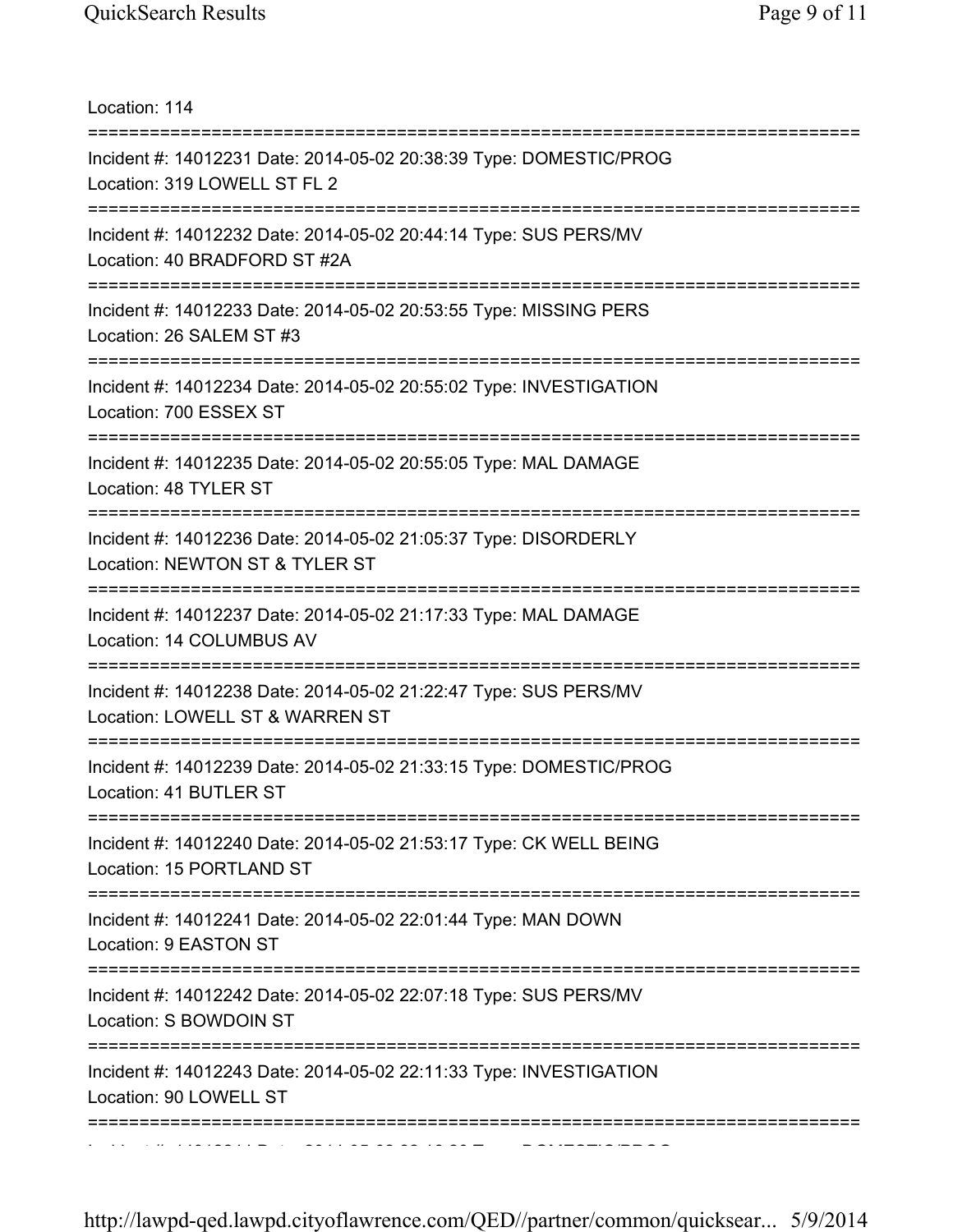| Location: 31 OREGON AV FL 2<br>======================                                                                                        |
|----------------------------------------------------------------------------------------------------------------------------------------------|
| Incident #: 14012245 Date: 2014-05-02 22:17:26 Type: NOISE ORD<br>Location: 35-37 RESERVOIR ST                                               |
| Incident #: 14012246 Date: 2014-05-02 22:20:31 Type: LOUD NOISE<br>Location: 355 LOWELL ST                                                   |
| Incident #: 14012247 Date: 2014-05-02 22:24:17 Type: ALARM/BURG<br>Location: BAR ROCK CAFE / 170 BROADWAY                                    |
| Incident #: 14012248 Date: 2014-05-02 22:24:33 Type: NOISE ORD<br>Location: BERKELEY ST & SWAN ST                                            |
| Incident #: 14012249 Date: 2014-05-02 22:26:22 Type: AUTO ACC/NO PI<br>Location: SHOWCASE CINEMA / 6 CHICKERING ST<br>---------------------- |
| Incident #: 14012250 Date: 2014-05-02 22:33:30 Type: VIO CITY ORD<br><b>Location: WEARE ST</b>                                               |
| Incident #: 14012252 Date: 2014-05-02 22:35:24 Type: DISORDERLY<br>Location: 280 MERRIMACK ST                                                |
| Incident #: 14012251 Date: 2014-05-02 22:36:17 Type: NOISE ORD<br>Location: 35-37 RESERVOIR ST                                               |
| Incident #: 14012253 Date: 2014-05-02 22:39:31 Type: DOMESTIC/PROG<br>Location: MELVIN ST & OXFORD ST                                        |
| Incident #: 14012254 Date: 2014-05-02 22:51:17 Type: SUS PERS/MV<br>Location: JACKSON ST & KENDRICK ST                                       |
| Incident #: 14012255 Date: 2014-05-02 22:59:52 Type: ALARM/BURG<br>Location: LAWRENCE HIGH SCHOOL / 70 N PARISH RD                           |
| Incident #: 14012256 Date: 2014-05-02 23:33:52 Type: M/V STOP<br>Location: ARLINGTON ST & LAWRENCE ST                                        |
| Incident #: 14012257 Date: 2014-05-02 23:39:20 Type: M/V STOP<br>Location: HAFFNERS GAS STATION / 262 LAWRENCE ST                            |
|                                                                                                                                              |